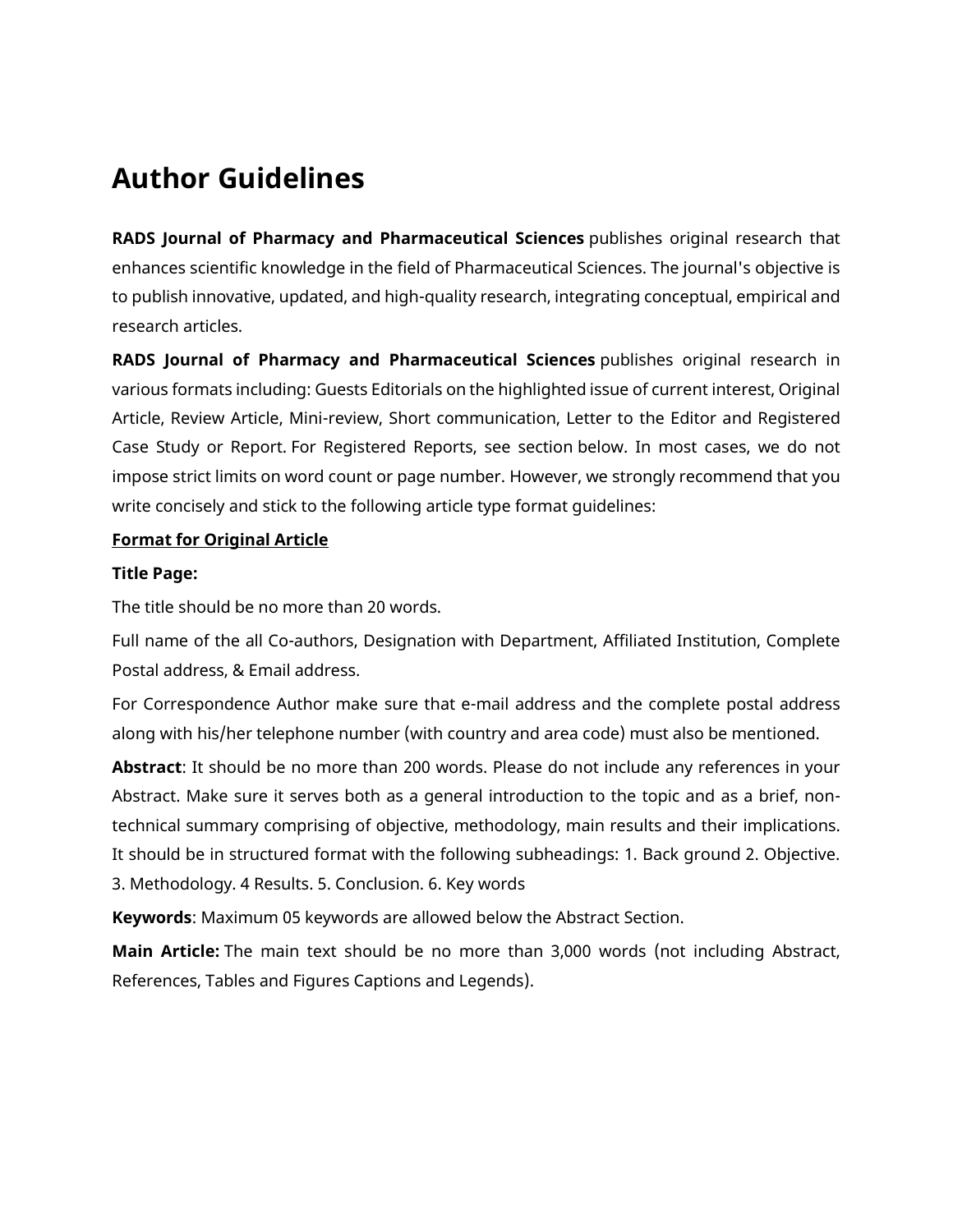The main Article comprised of

- **Title**
- **Title Page**
- **Keywords**
- **Text Organization**
- **Conclusion**
- **List of Abbreviations (if any)**
- **Consent for Publication**
- **Availability of Data and Materials**
- **Funding**
- **Conflict of Interest**
- **Acknowledgements**
- **References** (See References for Style and Format)
- **Appendices**
- **Figures/Illustrations (If any)**
- **Chemical Structures (if any)**
- **Tables (if any)**
- **Supportive/Supplementary Material (if any)**

# **Conflict of Interest/ Disclosure**

All authors should declare any conflict of interest. Any grants or honorarium, credits and promotions, memberships or any personal or professional relationships which may appear to influence the manuscript should be declared. Such competing interests are not unethical but should be declared. Nonmonetary disclosures regarding being part of a thesis or dissertation, a pilot project or an ongoing study should be made explicitly at the time of submission.

# **Funding**

Any organization/company or institution who has financially contributed to the study must be acknowledged.

## **Consent**

If applicable authors must state that the consent of the patient/guardian was taken prior to the writing of the manuscript.

# **Format for Review Article**

The main text should be no more than 4,500 words (not including Abstract, References, Tables and Figures Captions and Legends)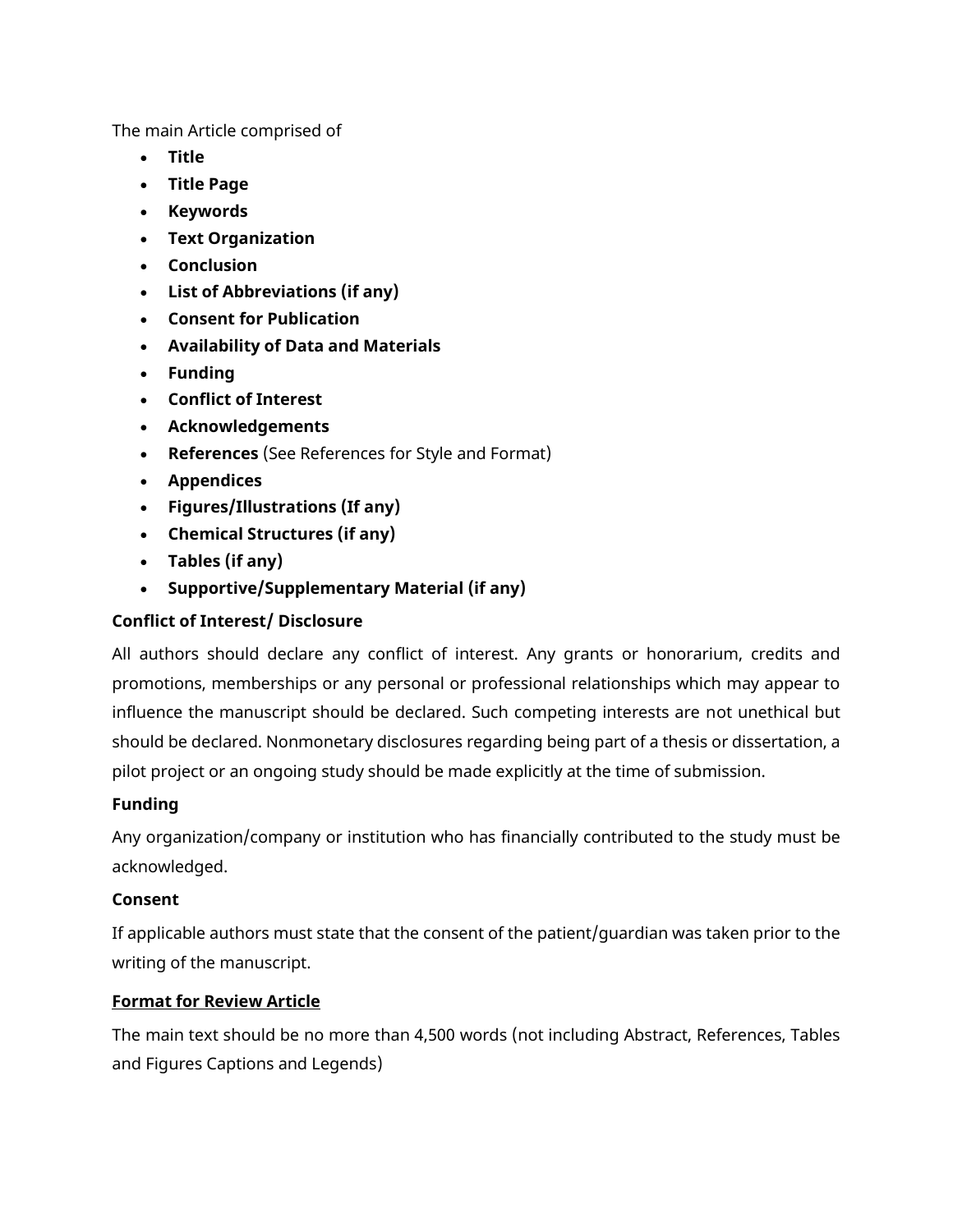## **Abstract:**

It should contain approximately 200 to 300 words. It includes a summary of the review question, the primary study reviewed and conclusions of the study & Keywords (Minimum of 6). Note that you should not cite references in the abstract

## **Main Article:**

Introduction: Write the topic of the study, which serves as the identification sentence. It should indicate what the article contains. Clearly outline the order in which every sub-topic will be discussed to give the reader background information needed to understand the sections in the article.

**Body:** This includes the subtopics that you are addressing and discussion.

**Conclusion:** It should briefly state your rationale for your review and the purpose of the article.

**References:** Use a standardized reference system. Use Vancouver style. (Maximum of 50-60) see the [Reference Style.](https://jpps.juw.edu.pk/index.php/jpps/Journal%20Summary.docx)

## **Format for Mini-Review/ Short Communication**

The main text should be no more than 2,000 words (not including Abstract, References, Tables and Figures Captions and Legends)

## **Abstract:**

It should contain approximately 200 to 300 words. It includes a summary of the review question, the primary study reviewed and conclusions of the study & Keywords (Minimum of 6). Note that you should not cite references in the abstract

## **Main Article:**

Introduction: Write the topic of the study, which serves as the identification sentence. It should indicate what the article contains. Clearly outline the order in which every sub-topic will be discussed to give the reader background information needed to understand the sections in the article.

**Body:** This includes the subtopics that you are addressing and discussion.

**Conclusion:** It should briefly state your rationale for your review and the purpose of the article.

**References:** Use a standardized reference system. Use Vancouver style. (Maximum of 50-60) see the [Reference Style.](https://jpps.juw.edu.pk/index.php/jpps/Journal%20Summary.docx)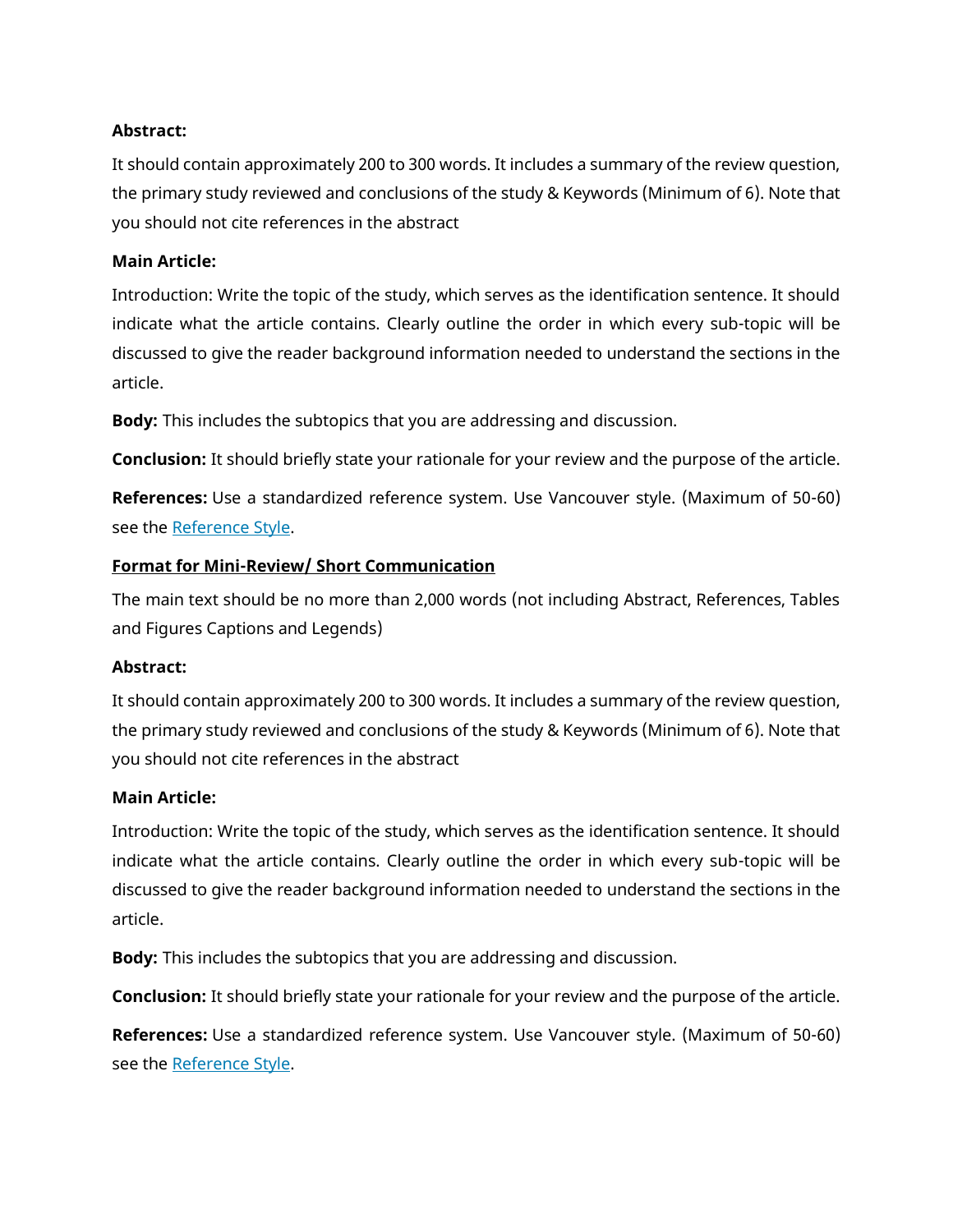## **Format for Case Report**

The main text should be no more than 4,500 words.

It is expected that submitted Case Reports will include a detailed analysis of the case and a review of the available literature. Only those case reports which are truly original and are likely to significantly influence medical practice are considered for publication. Others may be considered for publication in an abbreviated form as a letter to the editor.

**Abstract:** A brief abstract about case & keywords

**Introduction:** Introduction about subject

**Case Report:** Case report explained in detail

**Results & Discussion:** Scientifically discuss the results achieved from the case

**Conclusion:** It should briefly state the achieved conclusion for your case report.

**References:** Use a standardized reference system. Use Vancouver style. (Minimum 10 to Maximum 15)

#### **Format for Letter to Editor**

The main text should be no more than 1000 words.

Letters written to the editor or the author should contain objective, and constructive interpretations or discussions on medical, scientific or general areas of interest.

They should have an objective, and give a message with a brief and clear language.

**References:** Use a standardized reference system. Use Vancouver style. (Minimum 05 to Maximum 10)

## **Preparation of Figures and Tables**

Figures and tables (display items) are frequently the most efficient method to communicate enormous quantities of complex information that would be difficult to describe in language.

Many viewers will merely look at your display elements without reading your manuscript's core material. As a consequence, make sure your display elements can stand alone from the text and properly explain your most important outcomes.

**Tables** are a quick and easy method to convey big quantities of information. You should carefully develop them so that you can effectively convey your findings to busy researchers. The following is an example of a well-designed table: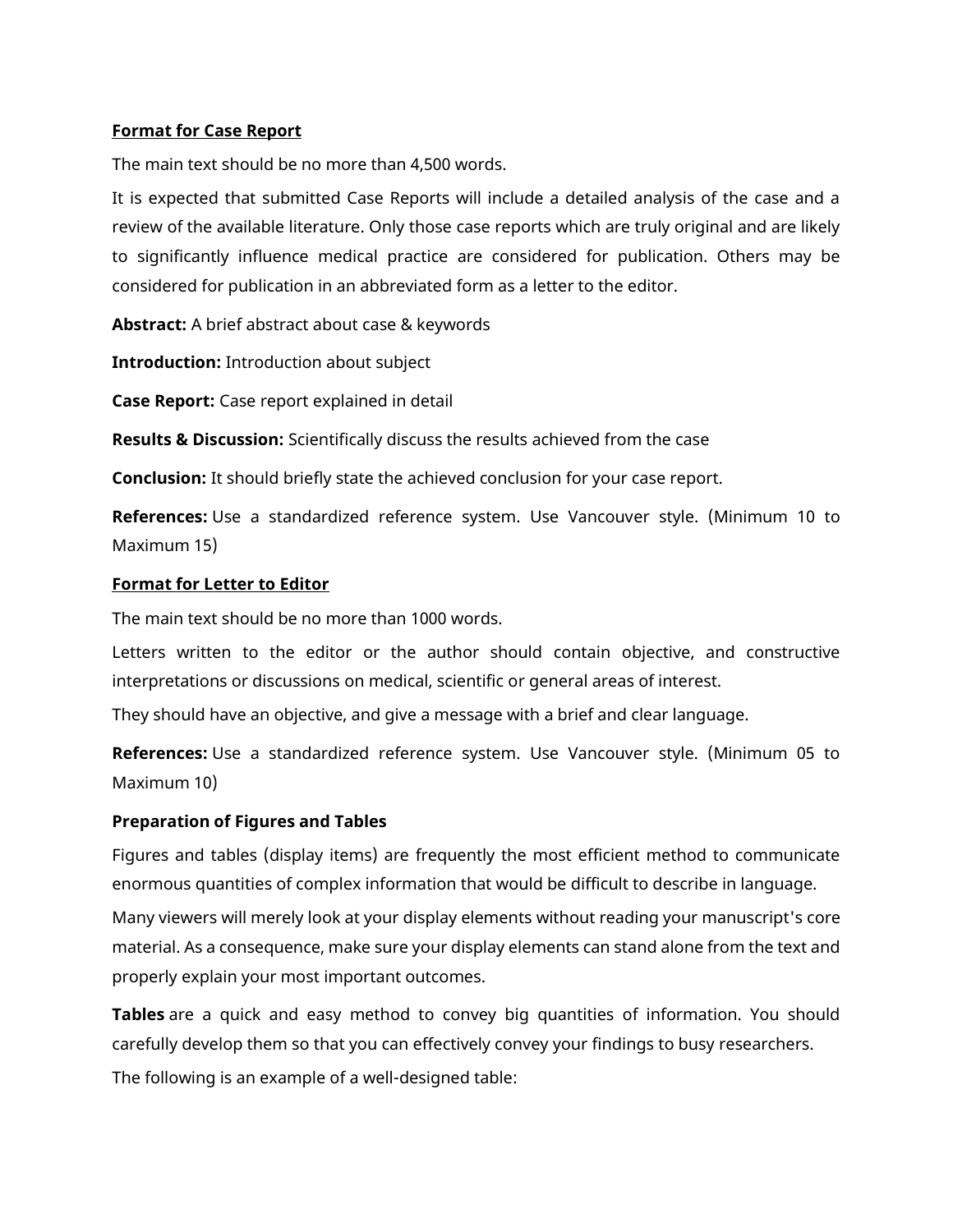- Clear and concise legend/caption
- Data divided into categories for clarity
- Sufficient spacing between columns and rows
- Units are provided
- Font type and size are legible

**Figures** are ideal for presenting:

- Images
- Data plots
- Maps
- Schematics

Only black & white photo graphs can be submitted because the layout of the journal supports only black and white color. Just like tables all figures need to have a clear and concise legend caption to accompany them.

## **Images**

Images assist readers in visualizing the information you are attempting to convey. It is sometimes difficult to be appropriately detailed with words. Images can aid in the precision required for a scientific publication. For example, just stating, "The surface contained nanometer size characteristics," may not suffice. It would be good in this scenario to give a microscope image. For images, be sure to:

- Include scale bars
- Consider labeling important items
- Indicate the meaning of different colors and symbols used

# **Data plots**

Data plots quickly express enormous amounts of information. Typically, the purpose is to demonstrate a functional or statistical link between two or more objects. However, details regarding individual data points are frequently ignored in order to emphasize the link demonstrated by the collection of points. Here, we have examples of figures combining images and plots in multiple panels.

- For data plots, be sure to:
- Label all axes
- Specify units for quantities
- Label all curves and data sets
- Use a legible font size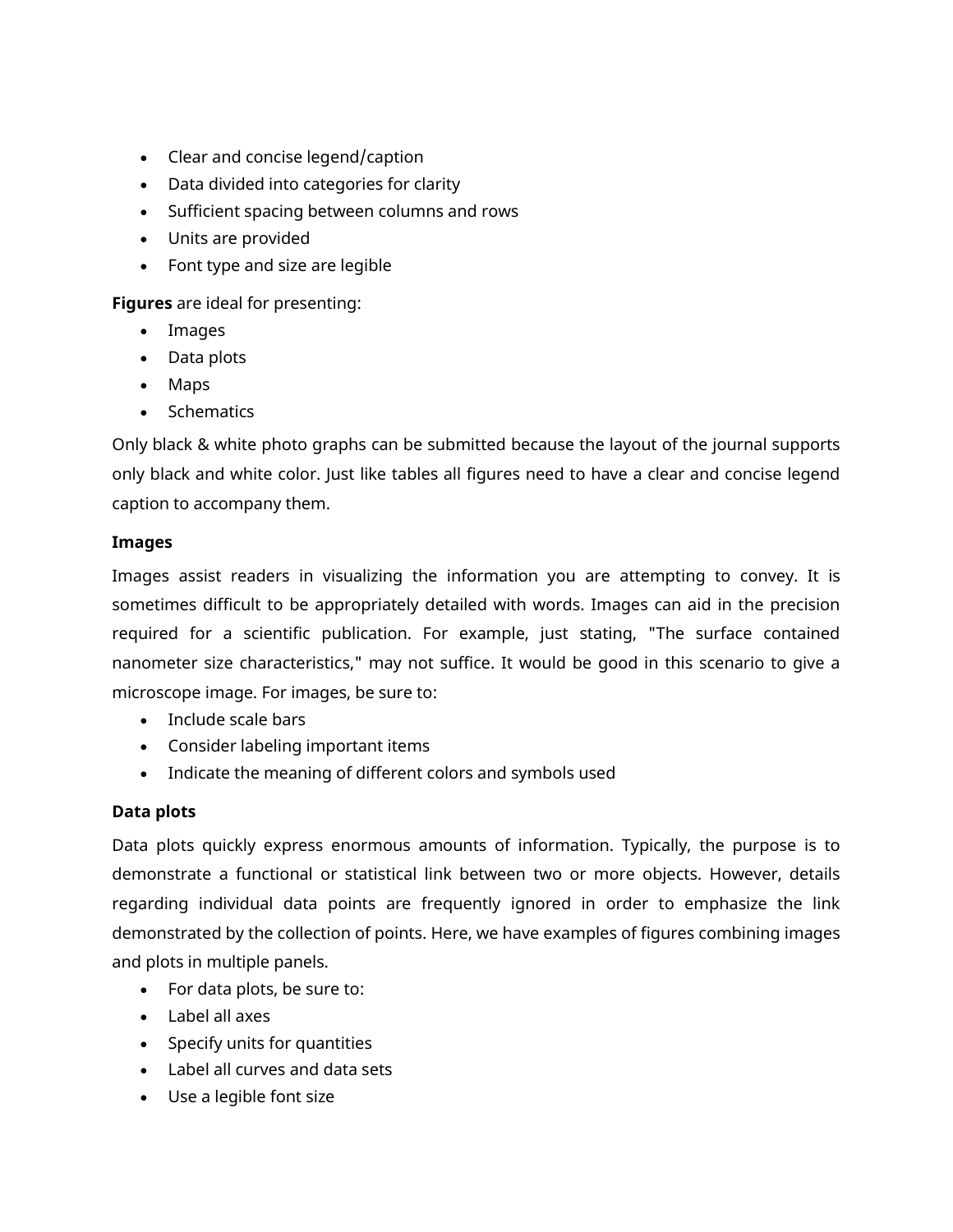#### **Drug Name**

Generic names should be used. When proprietary brands are used in research, include the brand name and the name of the manufacturer in parentheses after first mentioning of the generic name in the Methods section.

#### **Instruction for Reference Style Formats**

In Vancouver style, all references should be numbered consecutively [throughout square brackets] in the text and listed in the reference section in the same numerical sequence.

## **Reference Lists**

Different reference formats have different rules for citation. See below for some common format examples.

#### **Journal Article**

The required information for a journal article is author, abbreviated journal title, year, publication, volume number, and initial page of cited article, though complete pagination is possible. It is necessary to list all authors if the total number of author is six or less and for more than six authors use three authors and then et al (the term "*et al.*" should be in italics). Journal abbreviations should follow the Index Medicus/MEDLINE. Capitalize the first letter of the first word in the title. The rest of the title is in lower-case, with the exception of proper names.

**[1]** Al-Habian A, Harikumar PE, Stocker CJ, Langlands K, Selway JL. Histochemical and immunohistochemical evaluation of mouse skin histology: comparison of fixation with neutral buffered formalin and alcoholic formalin. J Histotechnol. 2014 Dec;37(4):115-24.

**[2]** Guilbert TW, Morgan WJ, Zeiger RS, Mauger DT, Boehmer SJ, Szefler SJ, et al. Long-term inhaled corticosteroids in preschool children at high risk for asthma. N Engl J Med. 2006 May 11;354(19):1985-1997.

## **Edited Book**

**[3]** Blaxter PS, Farnsworth TP. Social health and class inequalities. In: Carter C, Peel JR, Eds. Equalities and inequalities in health. 2nd ed. London: Academic Press 1976; pp. 165-78.

## **Chapter in a Book**

**[4]** Phillips SJ, Whisnant JP. Hypertension and stroke. In: Laragh JH, Brenner BM, Eds. Hypertension: pathophysiology, diagnosis, and management. 2nd ed. New York: Raven Press 1995; pp. 465-78.